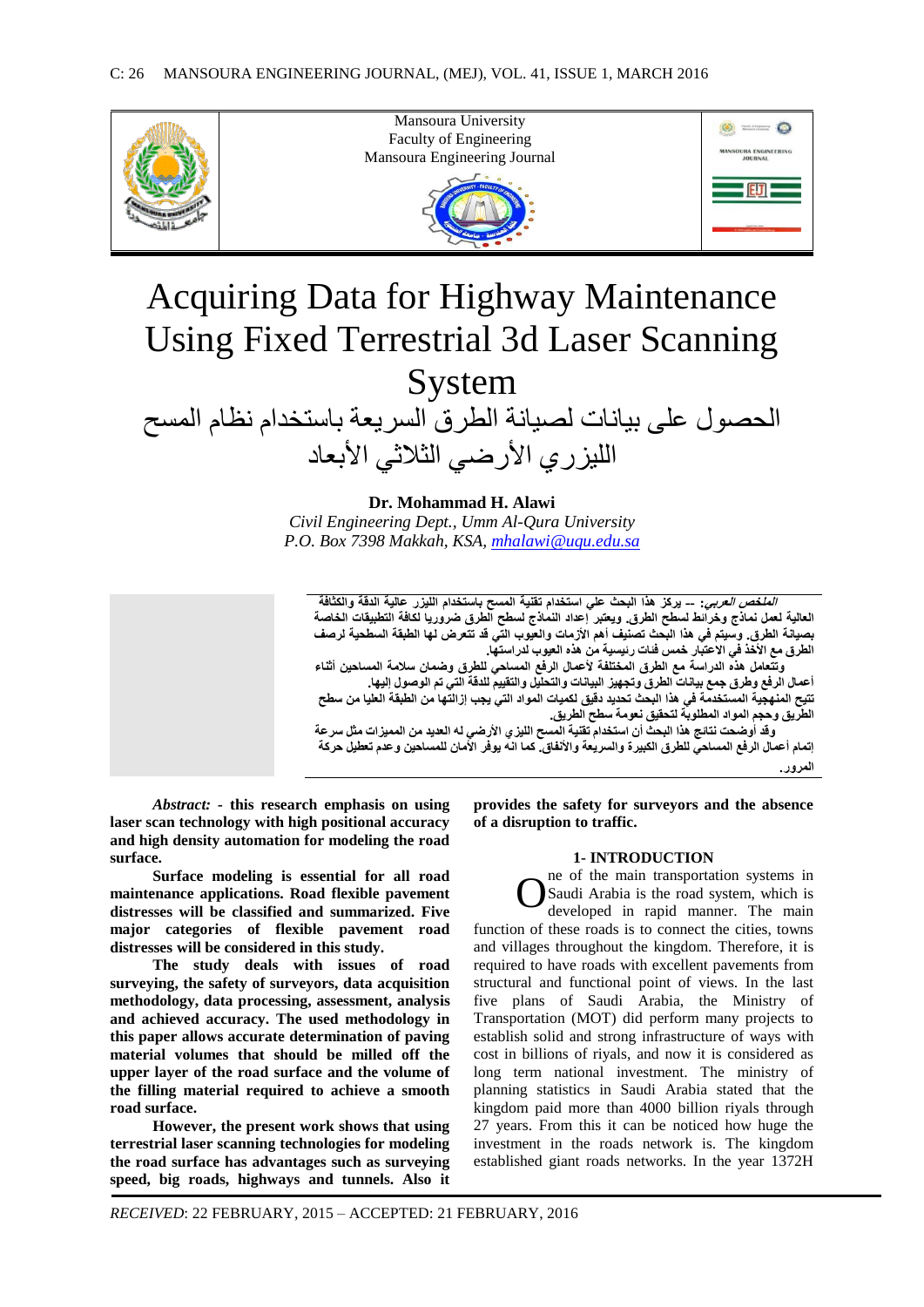the network roads increased from 240 km to more than 187000 km in the year 1418H. [3].

Due to the increase of population, technology, travelling, education etc., the demand of transportation people and goods will increase. To keep these roads safe and durable, maintenance should be taken in consideration. Pavement distress such as rutting, cracking, aging, stripping, raveling etc. cause a lot of problems and lack of comfort for vehicles and passengers. Also it may cause accidents due to unexpected stopping of cars. Moreover, failed pavements require costly maintenance and repairs which in turn cause restrictions to traffic flow, thus causing undesirable traffic congestion. Some of the solutions of these distresses are a complete removal or partial removal of the bituminous layer.

In this study terrestrial 3D laser scanners are used. It is popular and is increasingly used in providing as-built and modeling data in transportation applications, including land surveying, archaeological studies, architecture, bridge structures, and highway surveys.

Unlike the traditional total station of only making a few measurements in a minute, the terrestrial laser scanner captures thousands of surface points (i.e. point cloud) instead. After making a series of distance measurement in uniform angular increments in both horizontal and vertical planes, the terrestrial laser scanner can provide a detailed portrait of the surface of the object.

Laser scanners can reduce lane closures, decrease risk of injuries, and increase productivity. The resulting point cloud and detailed 3D model allows engineers to extract all the required data in the office, decreasing or eliminating the need for surveyors to return to the site for additional measurements.

Laser scanning technology is very economical with faster information processing speed and automation procedures as well as the aspect of information precision compared to other technologies with the same purposes.

Compared to existing techniques systems from the high rate-of-capture and density of three dimensional data, laser scanning technology is much better. The greatest difference between Laser scanning technology and photogrammetry is each technology adopts active sensor and passive sensor. Different sensors support different way of getting and processing information as well as the form of information. Laser scanning technology allows a large amount of three-dimensional data including colours and intensity information and their rapid process.

Furthermore, the survey of existing ground profiles is of particular importance for the design, construction and on-going maintenance of the road network. Road closure for surveying ground profiles, in particular for the high speed roads, is costly, easy to attract public discontent and not easy to be approved by the Police and Transport Department. To overcome the difficulties and for safety sake, the terrestrial laser scanner that employing the "contact-free" laser scanning technology is considered as a useful supplementary surveying tool for getting the road profiles without the need of road closure.

The purpose of this study is to make full use of laser scanning technology for road surface surveying and for more accurate geometric information extraction for the roads. Furthermore, the suitable solutions for road surface maintenance will be suggested and detailed.

# **2- CLASSIFICATION OF ROAD DISTRESSES**

In this paper road flexible pavement distresses are classified using survey instruments, information about these distresses will be summarized. Five major categories of flexible pavement road distresses are considered in this research [1, 2, 9], as shown in Fig.1.



Figure 1 S.H.R.P Asphalt concrete surfaced pavement distress types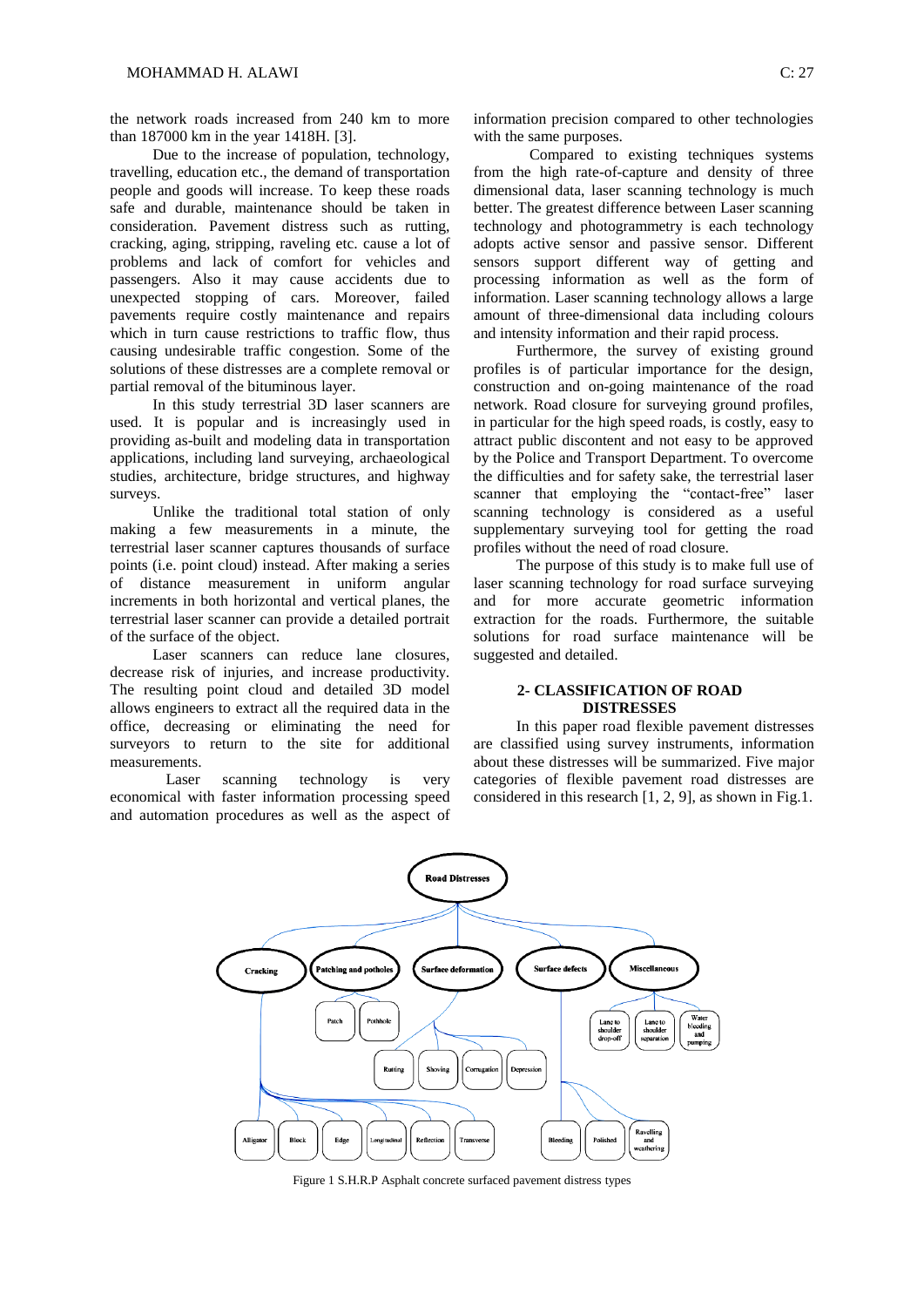Distresses occur in flexible pavements, causes, method of repairing, level of the distresses are summarized as following:

### *a) Cracking*

**1-** *Alligator (fatigue) cracking*:

Is a series of interconnected cracks that have many sided sharp angled pieces. Usually less than one foot on longest side. Chicken wire/alligator pattern. Occurs only in areas subjected to repeated loading (usually in wheel paths). Initially appears as longitudinal cracks:

- Causes: fatigue failure under repeated traffic, weak or thin surface
- Repair/maintenance techniques: surface seal, overlay or reconstruction
- *Low*: if little cracks found parallel and not connected to each other
- *Moderate*: if the cracks connected to each other but not deep (still at the surface)
- *High*: if the cracks are connected to each other, separated and deep
- **2-** *Block cracking:*

Is a rectangular piece of asphalt surface ranging in size from approximately one square feet to 100 square feet:

- Causes: daily air temperature cycle, shrinkage of asphalt pavement surface,
- Repair/maintenance techniques: surface seal, recycle or overlay,
- *Low*: un spalled cracks with a mean width less than 6 mm, cracks with sealant in a good condition
- *Moderate*: cracks that are moderately spalled, cracks with a mean width varies from 6 t0 19 mm.
- *High*: cracks that are severely spalled with a mean width greater than 19 mm.

*3- Edge cracking:*

Is a crescent shaped cracks or fairly continuous cracks parallel to, and usually within one to two feet of, the outer edge of pavement.

- Causes: when paved shoulders do not exist.
- Repair/maintenance techniques: seal crack, partial or full depth patch
- *Low*: if the cracks have a mean width less than 6 mm,
- *Moderate*: if the cracks have a mean width varies from 6 mm to 19mm,
- *High*: if the cracks have a mean width greater than 19mm.
- **4-** *Longitudinal cracking:*

Cracks are relatively parallel to pavement centreline:

- Causes: daily air temperature cycle, hardening of asphalt, poor paving lane joint,
- Repair/maintenance techniques: seal crack, partial or full depth patch,
- *Light*: if the cracks have a width less than 6 mm,
- *Medium*: if the cracks have a thickness widths varies from 6 t0 19 mm,
- *Heavy*: if the cracks have thickness widths greater than 19mm.
- *5- Reflection cracking at joints:*
	- Is a crack in asphalt concrete overlay surfaces over jointed concrete pavements at original joints. Knowing slab dimensions beneath surface helps identify these cracks.
	- *Light*: if the cracks have a width less than  $6 \text{ mm}$
	- *Medium*: if the cracks have a thickness widths varies from 6 t0 19 mm,
	- *Heavy*: if the cracks have thickness widths greater than 19mm.
- **6-** *Transverse cracking:*

Is a crack relatively perpendicular to pavement centreline (not load associated).

- Causes: daily air temperature cycle, hardening of asphalt, poor paving lane joint,
- Repair/maintenance techniques: seal cracks, partial or full depth batch,
- *Low:* if the cracks have a width less than 6 mm,
- *Moderate:* if the cracks have a thickness widths varies from 6 t0 19 mm,
- *High:* if the cracks have thickness widths greater than 19mm.

# *b) Patching and potholes*

- 1- *Patch/patch deterioration:* is apportion of pavement surface that has been removed and replaced
	- Causes: utility cut.
	- Repair/maintenance techniques: replace patch area.
	- *Low:* patch is in very good condition or has low severity distress of any type.
	- *Moderate:* patch has moderate severity distress of any type.
	- *High:* patch has high severity distress of any type.
- 2- *Potholes:* is bowl- shaped holes of various sizes in the pavement surface.
	- Causes: poor drainage, weakness of pavement surface, sub base or sub grade, thin surface.
	- Repair/maintenance techniques: partial or full depth patch.
	- *Low*: if the hole has a depth less than 25 mm, and area varies from 0.304 square meter to 0.912 square meter
	- *Moderate*: if the hole has a depth varies from 25 to 50 mm and area varies from 0.304 square meter to 0.912 square meter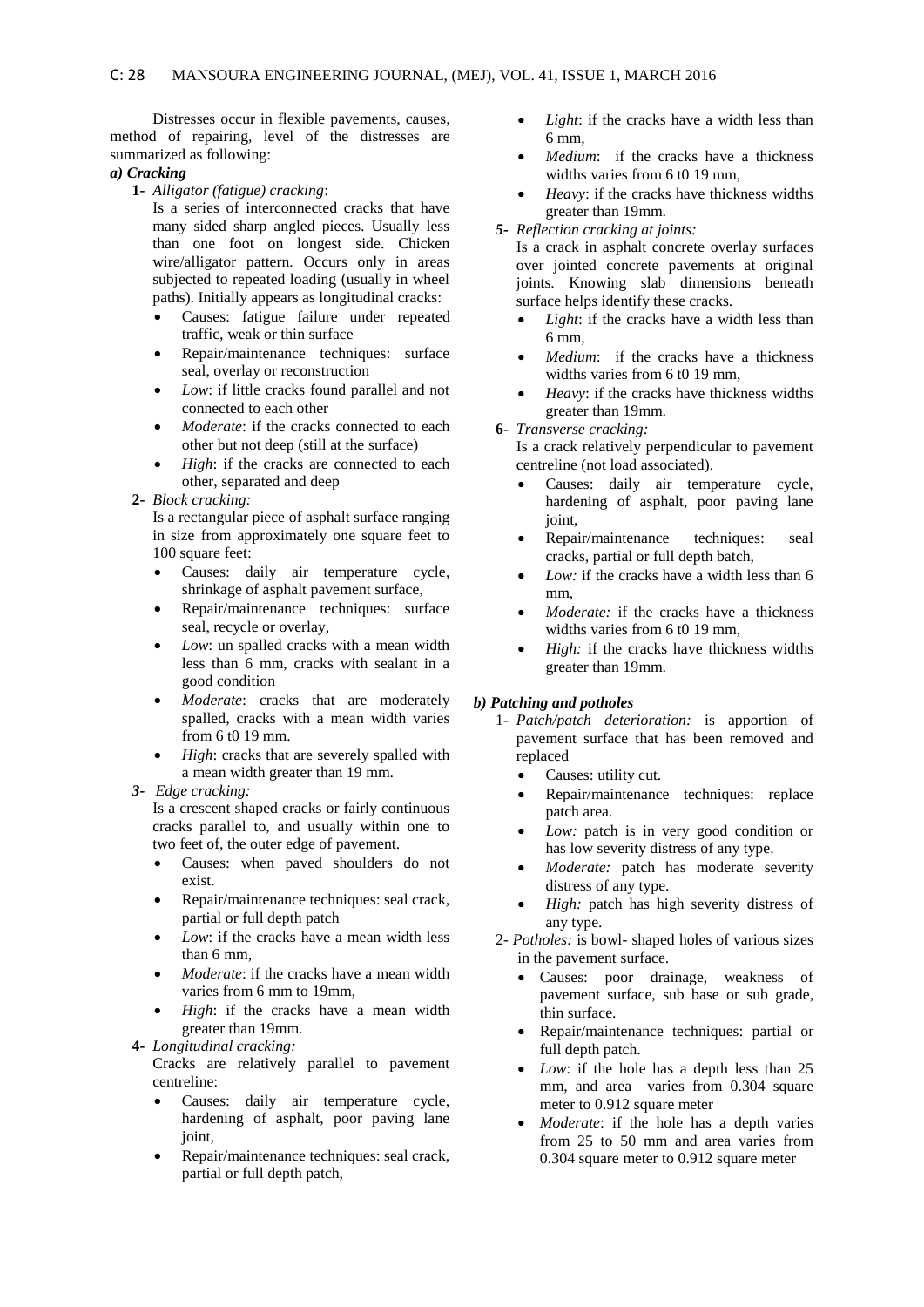• *High*: if the hole has a depth greater than 50 mm, and area greater than 0.912 square meter

# *c) Surface deformation*

- 1- *Rutting:* is a longitudinal surface depression in the wheel path.
	- Causes: inadequate compaction, improper design, consolidation or lateral movement under traffic, low stability of plastic fines in the mix.
	- Repair/maintenance techniques: mill and overlay, partial or full depth patch, recycle.
	- *Low*: if the depth of rutted area less than 15 mm.
	- *Moderate*: if the depth of rutted area varies from 15 to 20 mm.
	- *High*: if the depth of rutted area greater than 20 mm.
- 2- *Shoving:* is a longitudinal displacement of a localized area of the pavement surface caused by traffic pushing against the pavements:
	- Causes: unstable liquid asphalt mix.
	- Repair/maintenance techniques: mill the surface and overlay, partial or full depth patch.
	- *Low*, *Moderate*, *High*: not applicable, severity levels can be defined by the relative effect of shoving on ride quality.
- 3- *Corrugation:* is a closely spaced ridges series at regular intervals (which are perpendicular to traffic direction) less than 3 meters:
	- Causes: traffic action with unstable pavement surface or base, low air voids, excessive asphalt or fines.
	- Repair/maintenance techniques: reconstruction, compact the sub base.
	- *Low*, *Moderate*, *and High*: not applicable, severity levels can be defined by the relative effect of corrugation on ride quality.
- 4*- Depression*: a local area depressed compare to other on same road.
	- Causes*:* inadequate compaction, consolidation or lateral movement under traffic, weakness of pavement base or subbase.
	- Repair/maintenance techniques: reconstruction (compact the base or sub base, fill and overlay), partial or full depth patch.
	- *Low*: if the depth of depressed area less than 25 mm.
	- *Moderate*: if the depth of depressed area varies from 25 to 50 mm.
	- *High*: if the depth of depressed area greater than 50 mm.

# *d) Surface defects*

- 1- *Bleeding:* is a film of bituminous material on pavement surface which creates a shiny glass like reflective surface that may be tacky to the touch:
	- Causes: excess asphalt, low air voids.
	- Repair/maintenance techniques: add sand and aggregate and roll, overlay a seal coat or hot asphalt mix.
	- *Low*: colouring of pavement surface visible
	- *Moderate*: distinctive appearance with access asphalt already free (smooth surface).
	- *High*: free asphalt gives the pavement surface a wet look, tire marks are evident.
- 2- *Polished aggregate:* is a surface worn a way to expose coarse aggregate which are glossy in appearance and smooth to the touch.
	- *Low*, *Moderate*, *and High*: not applicable, the degree of polishing may be reflected in a reduction of skid resistance.
- 3- *Ravelling and weathering:* is wearing a way of the pavement surface caused by the dislodging of aggregate particles (ravelling) and loss of asphalt binder (weathering):
	- Causes: inadequate compaction, too little asphalt, construct in wet or cold weather, overheated asphalt, dirty aggregate, traffic vehicle load as tracks.
	- Repair/maintenance techniques: Overlay, reconstruction, sand seal, and slurry seal.
	- Low: if little of fine aggregates or binder removed from the surface.
	- *Moderate*: aggregate and or binder wearing away and the surface become rough and pitted.
	- *High*: aggregate and or binder wearing away and the surface texture is very rough and pitted.

# **e) Miscellaneous distresses**

- 1- *Lane to shoulder drop-off:* is a difference in elevation between the traffic lane and outside shoulder, typically occurs when the outside shoulders settles.
	- *Low*, *Moderate*, *High*: not applicable, the severity levels can be defined in relation to inches of lane to shoulder drop off.
- 2- *Lane to shoulder separation:* is a widening of the joint between the traffic lane and the shoulder.
	- *Low*: cracks with low severity or no spalling, mean crack width less than 6 mm, sealant material in a good condition.
	- *Moderate*: cracks with moderately severe spalling, mean cracks varies from 6 to 19mm, sealant material in a bad condition, low severity random cracking near the crack.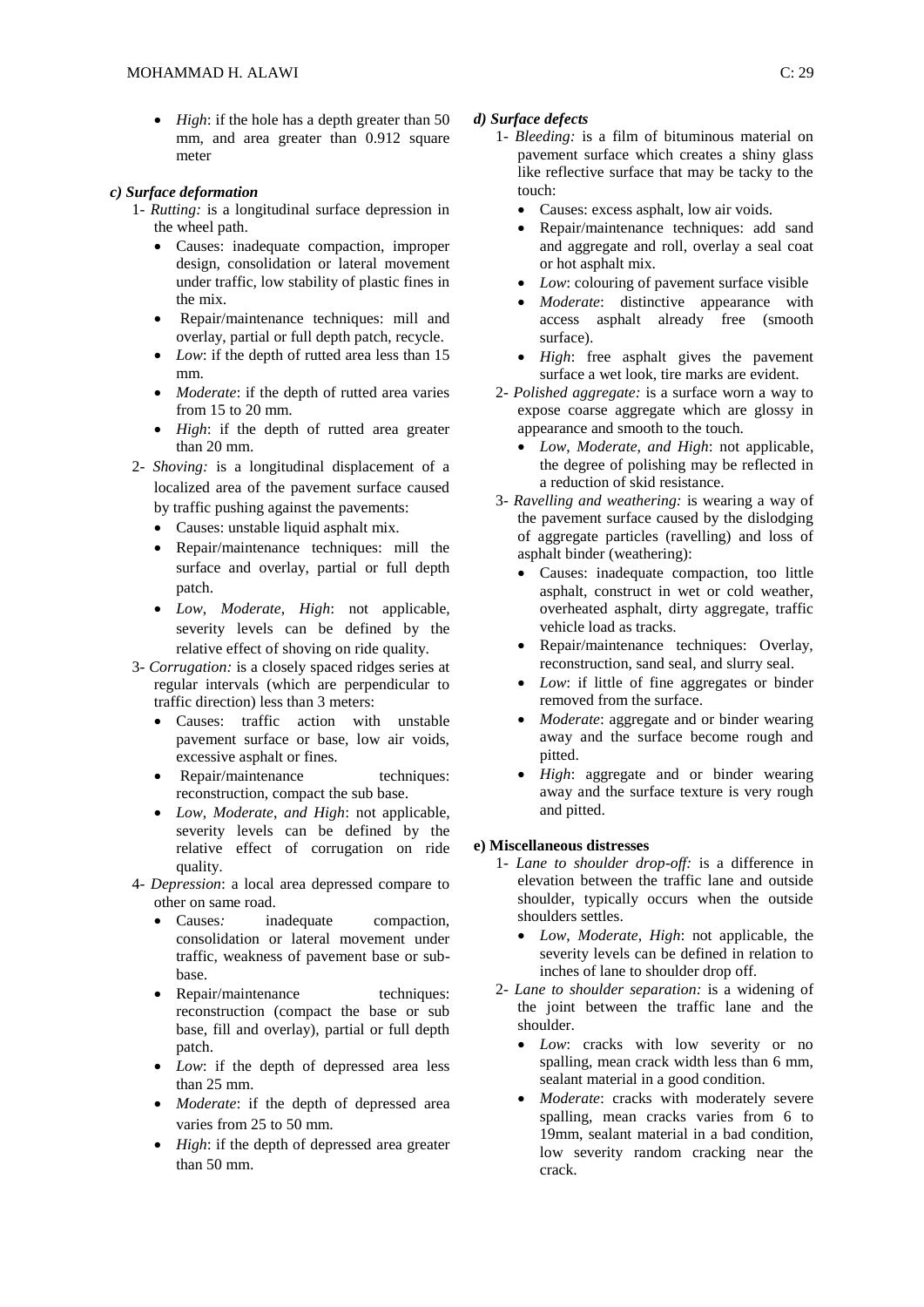- *High*: cracks with high severity spalling, mean cracks greater than 19mm, moderately or high severity random cracking near the crack.
- 3-*Water bleeding and pumping:* is a seeping or ejection of water from beneath the pavement through cracks. In some causes detectable by deposits of fine material left on the pavement surface, which were pumped from the support layers and have stained the surface.
	- *Low*: some water bleeding is present; no fines can be seen on the surface.
	- *Moderate*: some pumped material (fines) exists near cracks.
	- *High*: a significant amount of pumped material exists near cracks.

In this study, only five distresses are available which are longitudinal cracks, transverse cracks, patch deterioration, potholes, and raveling.

#### **3. CASE STUDY**

The case study for the present work was chosen in the campus area of Umm Al-Qura University, Aziziah, Makkah, Saudi Arabia. The area is approximately 300 m by 350 m. The longer dimension runs roughly in the east direction. The area contains two control points. The control point numbers, ground coordinates and standard errors are available.

# **4. DATA ACQUISITION AND PROCESSING** *4.1Extension of control points*

Densification and extension of field control survey has become an accepted practice on most large- and intermediate- sized surveying projects. The generated control points would be used for topographic mapping, cadastral surveys and other applications.

Forty seven well-distributed and identified control points were chosen and their ground coordinates were determined based on the ground coordinates of the available two control points in the case study area. Twenty seven points of the new control points will be targeted and used as check points. The used instrument was Topcon GTS710 Total Station [10] which has the possibility to measure points up to 2400 meters. Also, the total station has a large amount of memory to record all the data from the field. Besides this, the total station has software allows the surveyors to download the recorded data to a computer. The specification of the used total station is shown in Table 1.

Determination of the ground coordinates of the new control points of case study area was performed in two steps. The first step was started by accurate positioning of the instrument on the known ground control points, accurate leveling the instrument using a plate bubble or electronic level and measurement of the instrument height to relate the location of the instrument to the known ground coordinates. The back sight (BS) target was positioned over a known ground control point and its height was measured to relate the target location to the ground coordinates. The back sight target was observed by the total station to orientate the survey.

| Angular measurements |                           | `Infrared Distance measurement (IR)    |                    |
|----------------------|---------------------------|----------------------------------------|--------------------|
| Minimum Reading      | <b>Standard Deviation</b> | Measuring range<br>with circular prism | Standard deviation |
|                      |                           | $2400 \text{ m}$                       | $\pm (2mm+2ppm)$   |

Table 1. Topcon GTS710 Total Station specifications

The second step consisted of the observation of the desired new control points by moving the prism with its pole to the desired point as side shots. From these side shots, three-dimensional coordinates can be computed. The two steps were repeated until surveying all new control points and recording the surveyed points for later processing.

### *4.2 The Laser Scanning Survey*

Laser scanning of the road surface for the case study was performed using the Imaging Station (IS-201) by Topcon Inc. [8, 5, 10]. This total station (TS) scanner uses time-of-flight measurement technology that is based upon the principle of sending out a laser pulse and observing the time taken to reflect from an object and return to the instrument. Advanced electronics are used to compute the range to the target. The distance range is combined with angle encoder measurements to provide the three-dimensional location of a point. Table 2 shows specifications of the TS scanner used in this research.

Before the data acquisition took place, site-visit was made to prepare the required information for observation like to be familiar with the actual condition of the site and testing the suitability of the location of the control points. The procedure for the ground surface scan must be done on the suitable survey control stations to ensure an accurate scan of the study area will be picked up.

The Image Station (IS) was positioned over the capture suitable survey control stations and leveled. One of the survey stations was the back sight and the other visible survey station was a check shot. The back sight is used to calculate the azimuth and correct horizontal position. The check shot is taken to make sure that the setup station has not moved or been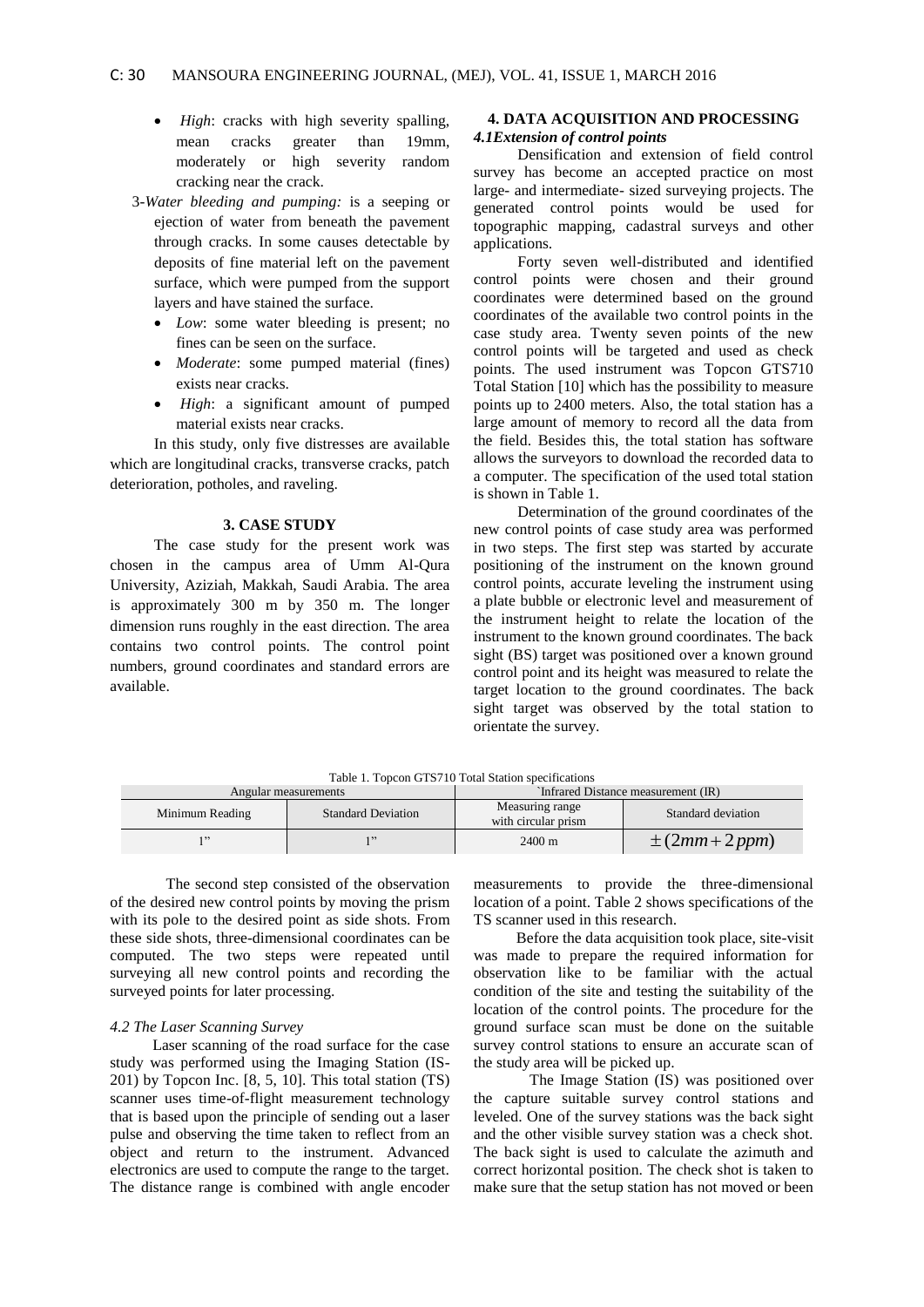tampered with. Furthermore, this step is necessary to be sure that the collected data is in the same

coordinate system of the control points.

| $\frac{1}{2}$ and $\frac{1}{2}$ by $\frac{1}{2}$ by $\frac{1}{2}$ by $\frac{1}{2}$ by $\frac{1}{2}$ by $\frac{1}{2}$ by $\frac{1}{2}$ by $\frac{1}{2}$ |                           |                                                   |                                            |  |  |  |
|--------------------------------------------------------------------------------------------------------------------------------------------------------|---------------------------|---------------------------------------------------|--------------------------------------------|--|--|--|
| Minimum Angle Reading                                                                                                                                  | $1\degree$ /0.5 $\degree$ | <b>Standard Deviation of Angle</b><br>Measurement | $+1"$                                      |  |  |  |
| Maximum Automatic Tracking Speed                                                                                                                       | $15^{\circ}$ /sec         | <b>Automatic Collimating Area</b>                 | $\pm$ 5 <sup>o</sup>                       |  |  |  |
| Measuring principle                                                                                                                                    | Time of<br>Flight         | Scanner field of view                             | $33^{\circ} \times 33^{\circ}$             |  |  |  |
| <b>Scanning Range</b>                                                                                                                                  | 150 <sub>m</sub>          | <b>Scanning Speed</b>                             | Max 20 points/sec<br>Typical 10 points/sec |  |  |  |
| <b>Scanning Standard Deviation</b>                                                                                                                     | $\pm 5mm$                 | Scanning 3D Point Accuracy                        | $\pm 12mm$                                 |  |  |  |

Table 2. Specifications of the Image Station IS-201

Once the position of the IS has been satisfied, the first step was to take a digital image of the viewed area. The next step was to adjust the exposure of the digital photo so that the viewed ground surface can be easily identified.

Once the exposure was adjusted accordingly the IS became ready to perform a laser scan. This step involved the selection of the required grid size with interval of  $10\times10$ *cm* to generate suitable spatial data coverage.

Twenty six separate scans from different locations were required to ensure full coverage of the roads of the case study. Each scan took approximately 5 minutes and after the scan was taken a check shot was taken to the back sight to make sure the IS has not moved or been dislodged while scanning. Finally, since IS scanner enables the user to collect from the scanner wide angle camera images within the userdefined scan area, the images were stitched together and the scanned data was shown over the images on the IS touch screen for checking before going back to the office.

### **5. DATA PROCESSING**

All data obtained from the field (point clouds, control points and check points) was downloaded into computer using the capabilities of Image Master Software [8, 5, 10]. The Scanning Application menu in Topcon Imaging Station is used for capture the point clouds of the scanned area for post processing application.

The processing of the collected point clouds was realized, using Image Master software, through two steps: cleaning and exporting data operations.

In the first step, because laser scanned data had extraneous points above the ground surface, caused by vegetation, vehicles, personnel, and points outside the roads, the cleaning operation consisted of eliminating undesirable data and preserved only interested points. This task was conducted manually. In the second step, the coordinates of the interested points were exported to text file to be processed by the suitable software e.g. Excel and AutoCAD.

#### *5.1 Analysis of accuracy*

To analyze the accuracy of ultimately determined three-dimensional information, the obtained ground coordinates of the 27 check points by control survey were compared to that of laser scanning for getting the values of the root mean square errors (RMSEs). Root-mean-square errors (RMSEs) can be calculated as follows:

#### $RMSE = \sqrt{\sum_{i=1}^{n} (ground\ coordinate\ of\ control\ survey - ground\ coordinate\ of\ laser\ scanning)^2_i / n}$ *i* (ground coordinate of control survey–ground coordinate of laser scanning) $_i^2$ /  $=\sqrt{\sum_{i=1}^{n}(ground\ coordinate\ of\ control\ survey-ground\ coordinate\ of\ laser\ scanning)}$

Where ground coordinate is X, Y or Z coordinate, and n is the number of check points.

The minimum and maximum values of errors and RMSE values were computed and tabulated in Table 3.

From Table 3, it can be concluded that the results of laser scanning method are reasonable and its practical applications in various measurement fields are highly expected.

#### *5.2Modeling the road surface*

Reconstruction of asphalt paving is usually accomplished by milling off the uneven top layer of

 (1) the road cover and filling the holes and milled ruts with asphalt. For the reconstruction works, the existing road cover needs to be mapped beforehand.

> Usually modeling the road surface comprises the generation of the following:

- A contour map.
- Longitudinal profile.
- Transverse profile measured at a step of 5 to 12m [6].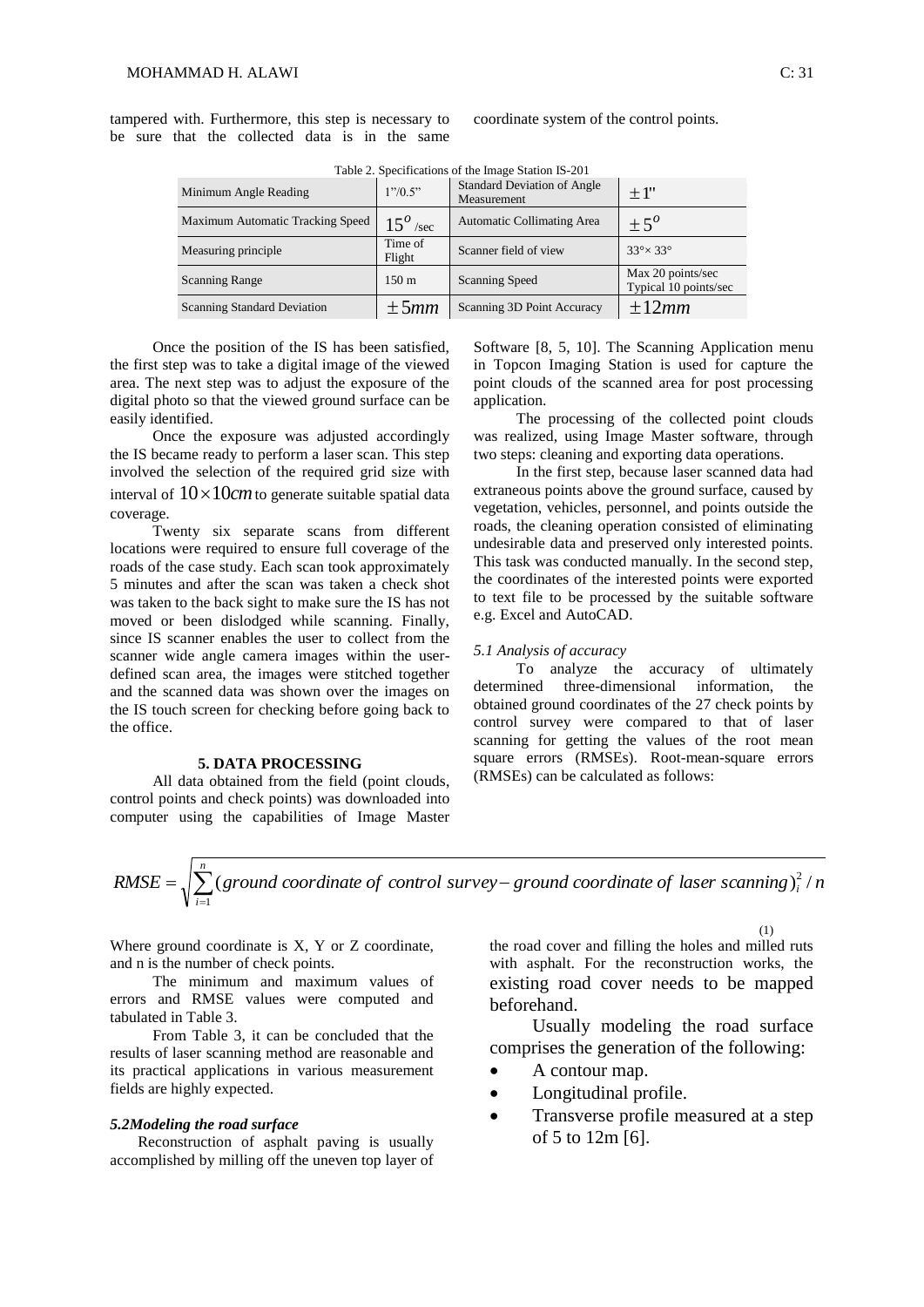| Direction | Error $(in m)$ |          | $RMSE$ (in m) |
|-----------|----------------|----------|---------------|
|           | Minimum        | Maximum  |               |
|           | $-0.023$       | $+0.028$ | ±0.022        |
|           | $-0.020$       | $+0.032$ | ±0.025        |
|           | $-0.021$       | $+0.024$ | $\pm 0.023$   |

Table 3. Errors and Root Mean Square Error (RMSE) at Check Points

In order to model the road surface, ASCII data files containing the X, Y and Z coordinates of the scanned points for modeling each road surface were entered to Surfer Software [7]. Surfer software uses the irregularly and regularly spaced data points to create regularly gridded Digital Terrain Model (DTM) using different interpolation algorithms. After generating the DTM, quasi-continuous surfaces could be easily produced.

A symmetrical kriging algorithm [4] was used to interpolate across the road surface to obtain the grid points. After generating the grids file, contours map with 2 cm interval, and longitudinal and transverse profiles can be easily obtained for each road of the case study. Examples are shown in Figs. 2, 3 and 4.



(b) Transverse profile at distance 30 Figure 4. Transverse profiles for the surface road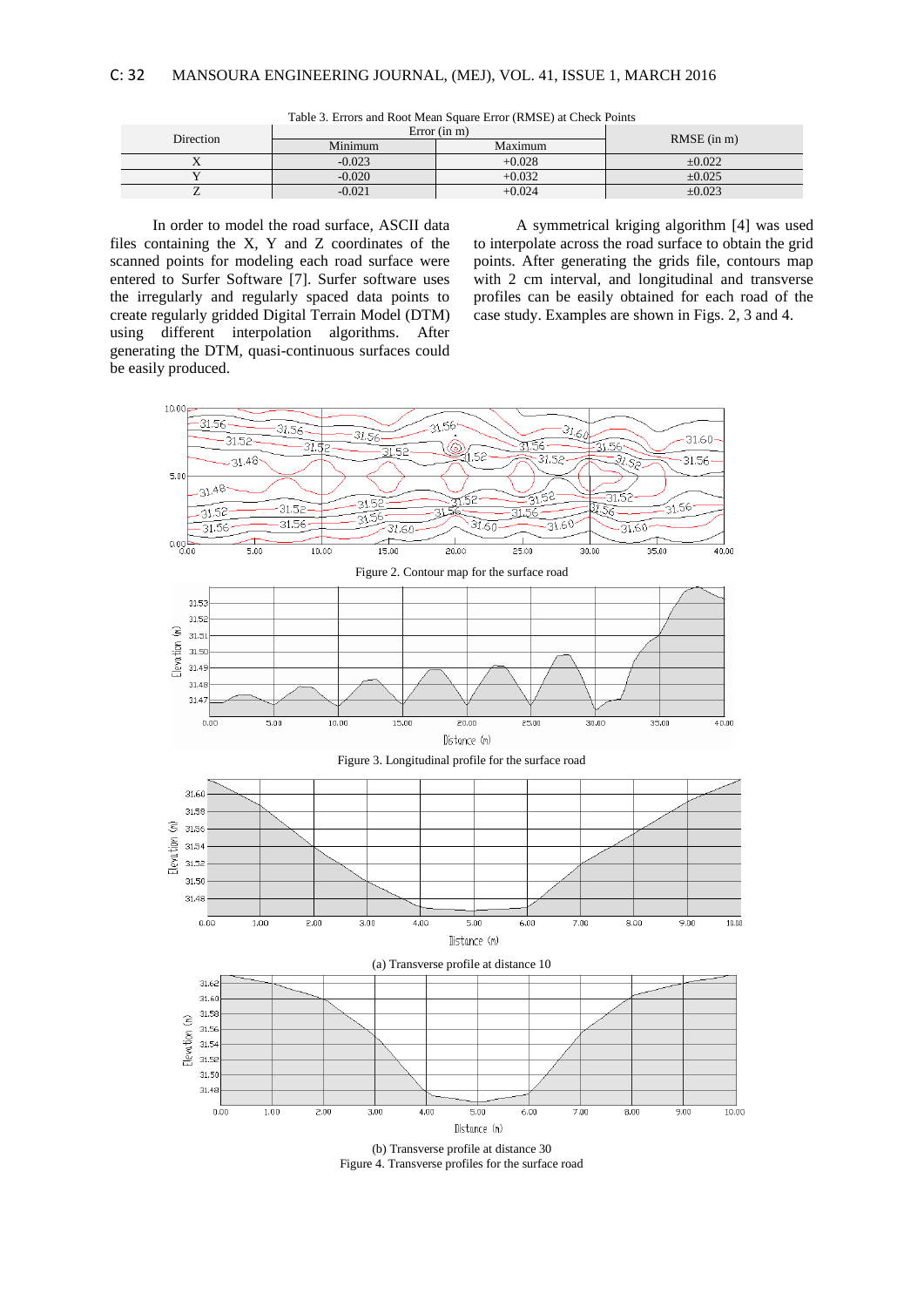To reconstruct the asphalt paving, the road cover of 8 cm depth was cut off and followed by filling the holes and milled ruts with asphalt. For the road shown in Figs. 2, 3 and 4, the volume of necessary materials for road reconstruction are as follows:

Volume of removed road cover =1.5  $m<sup>3</sup>$ Volume of asphalt  $=13.3 \text{ m}^3$ 

# *5.3Pavement Cracks*

Based on the detected road surface data, pavement cracks are easily mapped. The case study area contains small cracks with a few centimeters in width extending to large alligator cracks up to the size of 5 cm. All cracks data was extracted using the scanned data and visual inspection. Examples of the mapped cracks are shown in Fig. 5.



(d) Transverse cracks Figure 5. Pavement cracks

#### *5.4Raveling and weathering*

The scanned data were also used for mapping the parts of the road which have wearing a way of the pavement surface caused by the dislodging of aggregate particles (raveling) and loss of asphalt binder (weathering). Example is shown in Fig. 6.



Figure 6. Raveling and weathering

### *5.5 Patching*

The acquired data were used for mapping the parts of the road which have patching due to utility cut as shown in Fig. 7.



Figure 7. Utility cuts

### **6. CONCLUSIONS**

Terrestrial laser scanners collect a large number of points from the observed object within a short period of time. The collected points make up a point cloud. Point clouds are easy to use in various applications, beginning with just simple research and ending with different data processing operations such as modeling and designing.

The application areas of terrestrial laser scanning technology are increasing all the time. In this research, the roads surface models were created using laser scanner survey data.

The model created using laser scanning data is more detailed due to the number of survey points.

The detailed road surface model is necessary for determining the optimal material quantities that should be milled off the surface of the road and the optimal material quantities that should be used to fill the road surface.

The advantages of using terrestrial laser scanning technologies for modeling the road surface are surveying speed, the safety of a surveyor, the